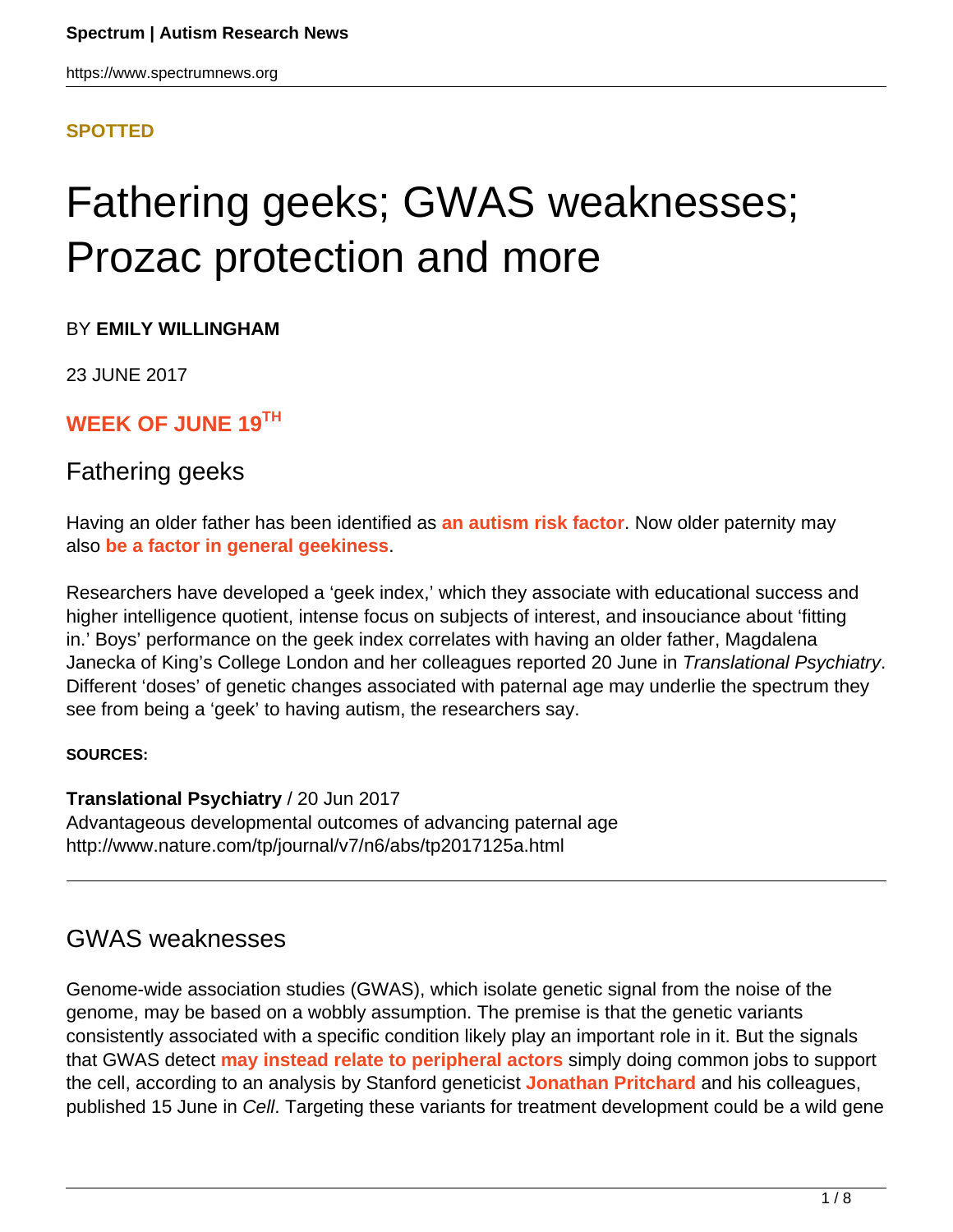#### **Spectrum | Autism Research News**

https://www.spectrumnews.org

chase.

**SOURCES:**

**Cell** / 15 Jun 2017 An expanded view of complex traits: From polygenic to omnigenic http://www.cell.com/cell/fulltext/S0092-8674(17)30629-3

# Prozac protection

Mice with a duplication of chromosomal region 15q11-13, **[which is linked to autism](https://www.spectrumnews.org/news/chromosome-15-duplications-common-in-autism/)**, show improvements in social behaviors following antidepressant administration in early life. The time the animals spend with unfamiliar mice increases after treatment with fluoxetine (Prozac), which boosts serotonin levels. The effect **[may be a double-edged sword](http://advances.sciencemag.org/content/3/6/e1603001.full)**, however: The animals also score higher for anxiety after the treatment.

Trials of selective serotonin reuptake inhibitors in people with autism have not led to "unified conclusions," the researchers write in their report, published 21 June in Science Advances. Increased exposure to serotonin in the womb has been proposed to **[mediate infection](https://www.spectrumnews.org/news/serotonin-may-mediate-effects-of-infection-in-the-womb/) [as an autism risk factor](https://www.spectrumnews.org/news/serotonin-may-mediate-effects-of-infection-in-the-womb/)**. On the other hand, in mice with a 15q11-13 duplication, low levels are linked to changes in social behavior and sensory responses.

#### **SOURCES:**

#### **Science Advances** / 21 Jun 2017

Serotonin rebalances cortical tuning and behavior linked to autism symptoms in 15q11-13 CNV mice http://advances.sciencemag.org/content/3/6/e1603001.full

# Neurodiverse Church

Avoiding food from 6 a.m. to 6 p.m. and standing whenever possible are two ways that CRISPR giant **[George Church](http://arep.med.harvard.edu/gmc/)** avoids nodding off because of his narcolepsy, reports STAT. He took several decades to embrace his condition, in part because he saw high-school peers with autism become the target of bullying, and his professors at Duke University threw chalk at him when he had an episode in class. Church now views his narcolepsy as a "**[feature, not a bug](https://www.statnews.com/2017/06/08/george-church-narcolepsy/)**," in part because the onset and end of an episode have often unveiled epiphanies related to his most innovative ideas as a geneticist.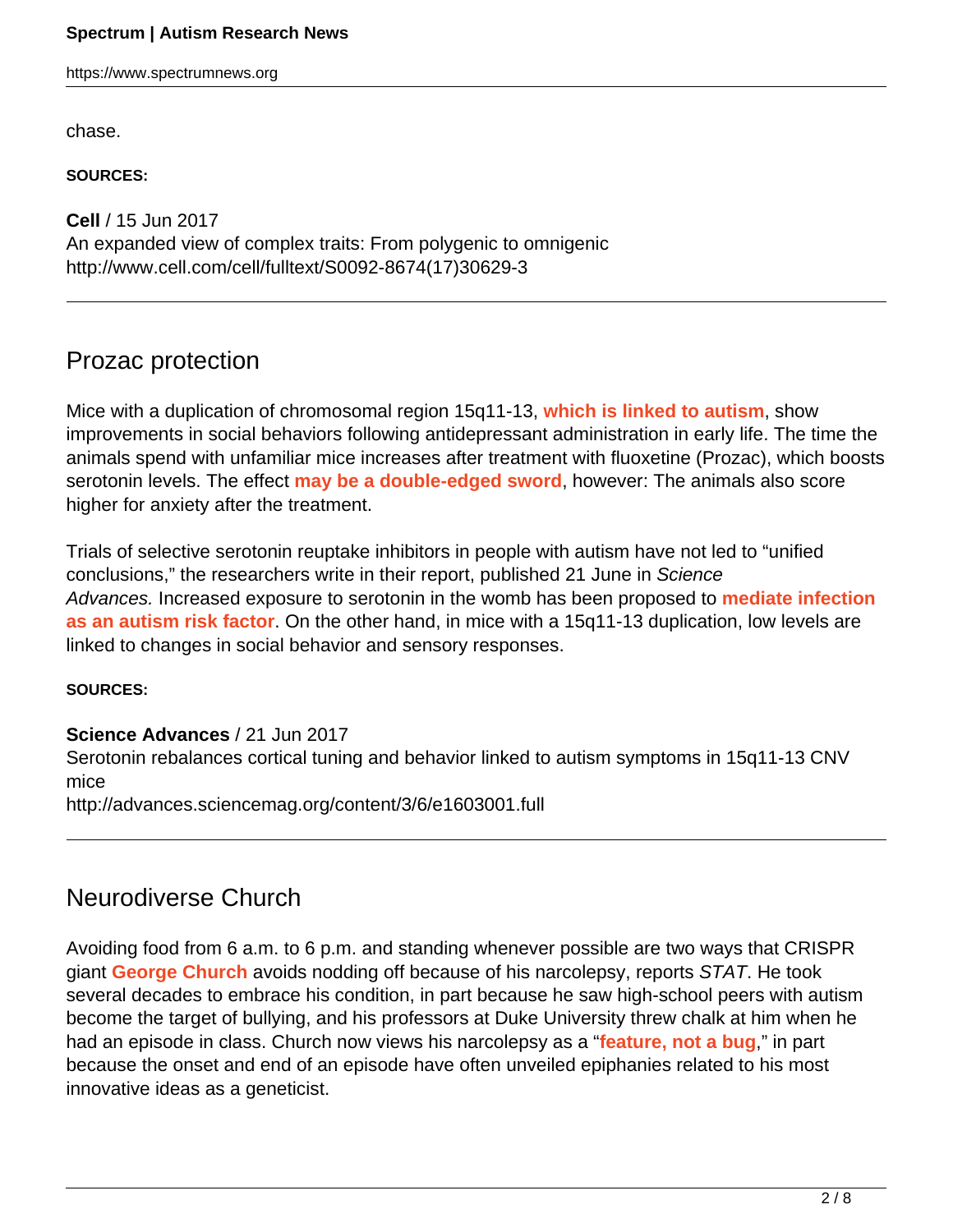https://www.spectrumnews.org

#### **SOURCES:**

**STAT** / 08 Jun 2017 'A feature, not a bug': George Church ascribes his visionary ideas to narcolepsy https://www.statnews.com/2017/06/08/george-church-narcolepsy/

# Funding freefall

Clinical-trial funding has **[dropped by 45 percent](http://www.nature.com/news/us-mental-health-agency-s-push-for-basic-research-has-slashed-support-for-clinical-trials-1.22145)** since the U.S. National Institute of Mental Health (NIMH) shifted its focus from clinical trials to the biological roots of mental health conditions.

The freefall, uncovered this week in an analysis by Nature, largely traces to the launch of NIMH's **[Research Domain Criteria \(RDoC\) initiative](https://www.spectrumnews.org/news/funding-agency-seeks-to-dismantle-diagnostic-barriers/)** in 2011. According to Nature, many clinical researchers are "infuriated" at these losses. NIMH director **[Joshua Gordon](https://www.nimh.nih.gov/about/director/index.shtml)** reinforced the agency's commitment to the initiative in a 5 June blog post, in which he also announced participation in a **[new big-data resource](https://www.spectrumnews.org/news/spotted/injury-risk-stem-cell-start-food-faces/)** for accumulating data on psychiatric conditions.

The RDoC framework sets aside the long-time handbook of psychiatry, the "Diagnostic and Statistical Manual of Mental Disorders," now in its fifth edition. Instead of relying on the handbook's diagnoses, RDoC instead assigns people to categories based on cognition, social behaviors and some biological factors.

Some investigators say the science underlying RDoC lacks validation. Gordon says NIMH will **[work to validate the framework](https://www.spectrumnews.org/opinion/q-and-a/questions-joshua-gordon-circuit-solutions-autism/)**.

#### **SOURCES:**

**Nature** / 13 Jun 2017

US mental-health agency's push for basic research has slashed support for clinical trials http://www.nature.com/news/us-mental-health-agency-s-push-for-basic-research-has-slashedsupport-for-clinical-trials-1.22145

# Murine defensiveness

Sensory sensitivities and defensiveness are common among people with **[fragile X syndrome](https://www.spectrumnews.org/wiki/fragile-x-syndrome)** and those with autism. Now researchers report that knockout mice used as a model for fragile X **[also](http://www.jneurosci.org/content/early/2017/06/12/JNEUROSCI.0651-17.2017) [show a tactile defensiveness](http://www.jneurosci.org/content/early/2017/06/12/JNEUROSCI.0651-17.2017)**. The animals have exaggerated responses to whisker stimulation as pups and continue to exhibit an aversion to touch stimuli as adults. The findings, published 12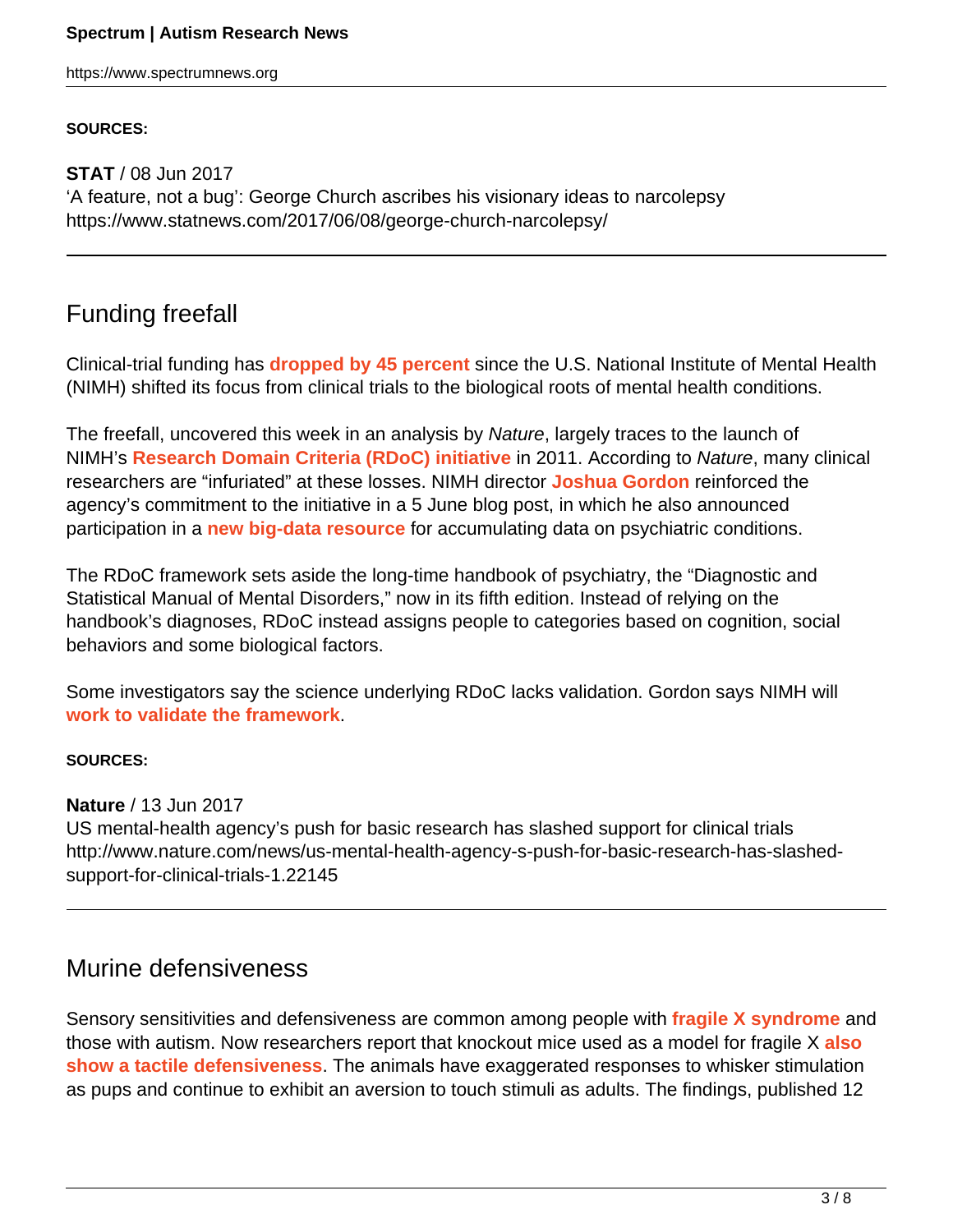https://www.spectrumnews.org

June in the *Journal of Neuroscience*, also link these behaviors to an inability of some neural circuits to adapt to sensory inputs.

#### **SOURCES:**

**Journal of Neuroscience** / 12 Jun 2017

Tactile defensiveness and impaired adaptation of neuronal activity in the Fmr1 knockout mouse model of autism

http://www.jneurosci.org/content/early/2017/06/12/JNEUROSCI.0651-17.2017

# Fragile tools

The **[tools researchers use for fragile X syndrome](https://jneurodevdisorders.biomedcentral.com/articles/10.1186/s11689-017-9193-x)** and autism-related studies need an upgrade. Researchers reviewing 22 clinical trials of fragile X rated the tools in current use as "moderate," at best.

In their report, published 12 June the Journal of Neurodevelopmental Disorders, Johns Hopkins professor **[Dejan Budimirovic](https://www.kennedykrieger.org/patient-care/faculty-staff/dejan-budimirovic)** and his colleagues call for more sensitive and objective metrics, such as **[biomarkers](https://www.spectrumnews.org/wiki/biomarkers)**, for such studies. They note in particular a current reliance on parent-based measures to obtain behavioral data. Obviously, such measures lack objectivity. One drawback of the lack of objective measures, Budimirovic said in a statement, is that human studies follow "an uncharted path, and several have unfortunately failed." The report is one of four publications in the 12 June issue of the journal that **[collectively trace the 26-year path](https://jneurodevdisorders.biomedcentral.com/articles/10.1186/s11689-017-9204-y#CR1)** of fragile X research.

#### **SOURCES:**

#### **Journal of Neurodevelopmental Disorders** / 12 Jun 2017

Updated report on tools to measure outcomes of clinical trials in fragile X syndrome https://jneurodevdisorders.biomedcentral.com/articles/10.1186/s11689-017-9193-x

# iPsychiatrist Insel

**[Thomas Insel](https://mindstronghealth.com/)**, former director of the National Institute of Mental Health (NIMH), has waded neckdeep into the Silicon Valley ways of doing, including **[changing tech teams with whiplash rapidity](https://www.theatlantic.com/magazine/archive/2017/07/the-smartphone-psychiatrist/528726/)** . David Dobbs profiles Insel in The Atlantic, giving details of Insel's journey from voles to NIMH to Google-backed Verily, which Insel left in May to found his own company, Mindstrong. Insel hopes to mine the power of smartphone behavioral data to detect, distinguish and deliver appropriate treatment for mental health conditions.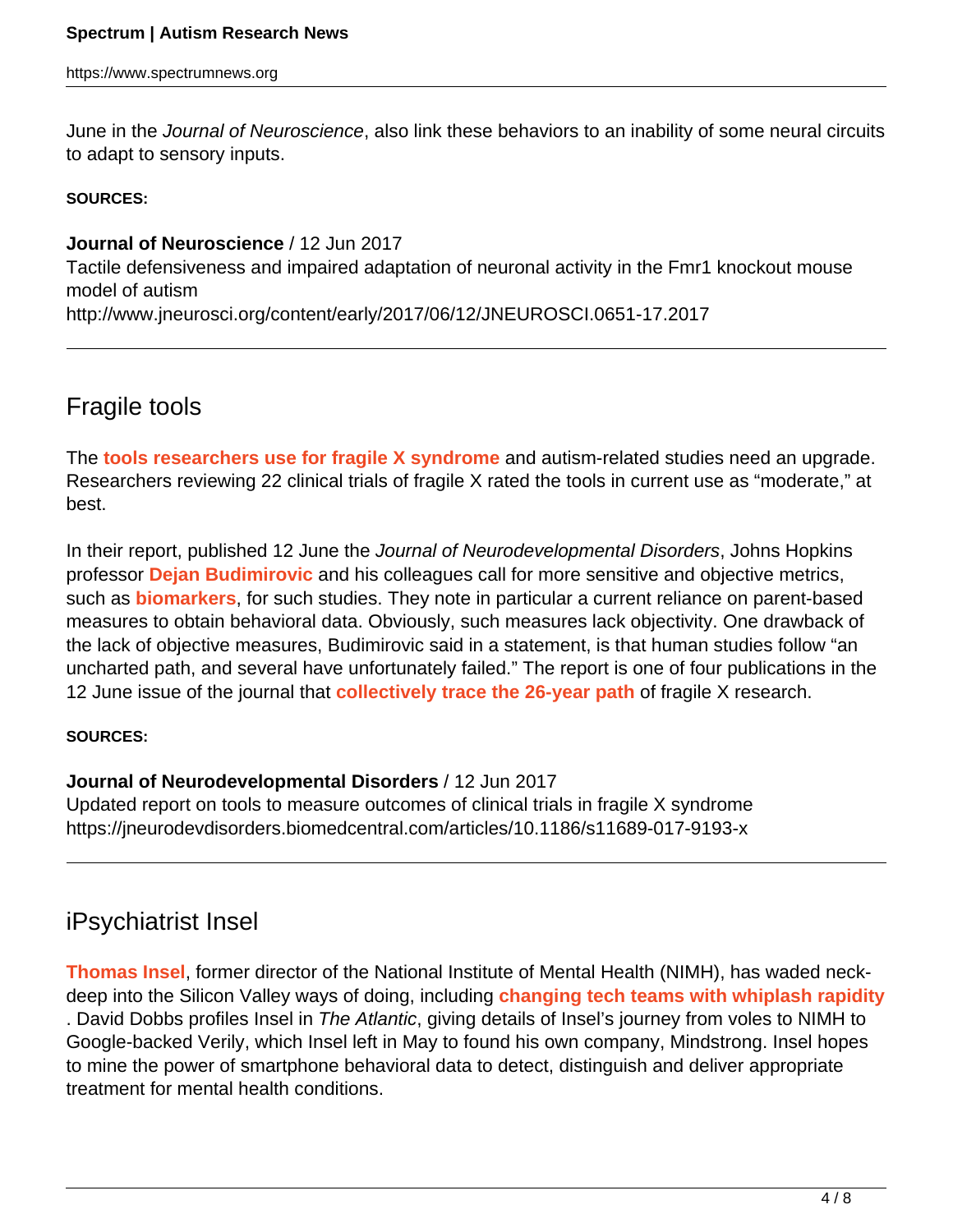#### **Spectrum | Autism Research News**

https://www.spectrumnews.org

#### **SOURCES:**

**The Atlantic** / 13 Jun 2017 The smartphone psychiatrist https://www.theatlantic.com/magazine/archive/2017/07/the-smartphone-psychiatrist/528726/

### Overwhelming eyes

People on the spectrum have reported that eye contact **[can be uncomfortable for them](https://www.spectrumnews.org/opinion/viewpoint/eyes-adults-autism-say-no/)**. Now researchers have identified brain areas that **[could be associated with this discomfort](https://www.nature.com/articles/s41598-017-03378-5)**. Functional magnetic resonance imaging shows overactivation of face-processing pathways when participants with autism focus on the eyes while viewing a face. The overactivation is particularly evident with fearful faces, according to findings published 9 June in Scientific Reports.

#### **SOURCES:**

**Scientific Reports** / 09 Jun 2017 Look me in the eyes: constraining gaze in the eye-region provokes abnormally high subcortical activation in autism https://www.nature.com/articles/s41598-017-03378-5

### Racialized autism

Take a visit to a little-explored intersection where race and autism meet. A first-of-its-kind anthology authored entirely by people of color who are on the autism spectrum, "All the Weight of Our Dreams: On Living Racialized Autism" features 61 writers and artists with autism, hailing from seven countries. They write about issues of "**[marginality, intersectionality and liberation](https://autismandrace.com/)**" in a series of essays, including "Stop Your Hands, Stop Your Breath," by Leyla; "I Am Autistic, and I Am Obsessed With Violence," by Lydia X.Z. Brown, who also is an editor; and "Monster Girl," by Helene Fischer.

#### **SOURCES:**

**Lydia X. Z. Brown, Autism Women's Network** / 09 Jun 2017 All the weight of our dreams: On living racialized autism https://autismandrace.com/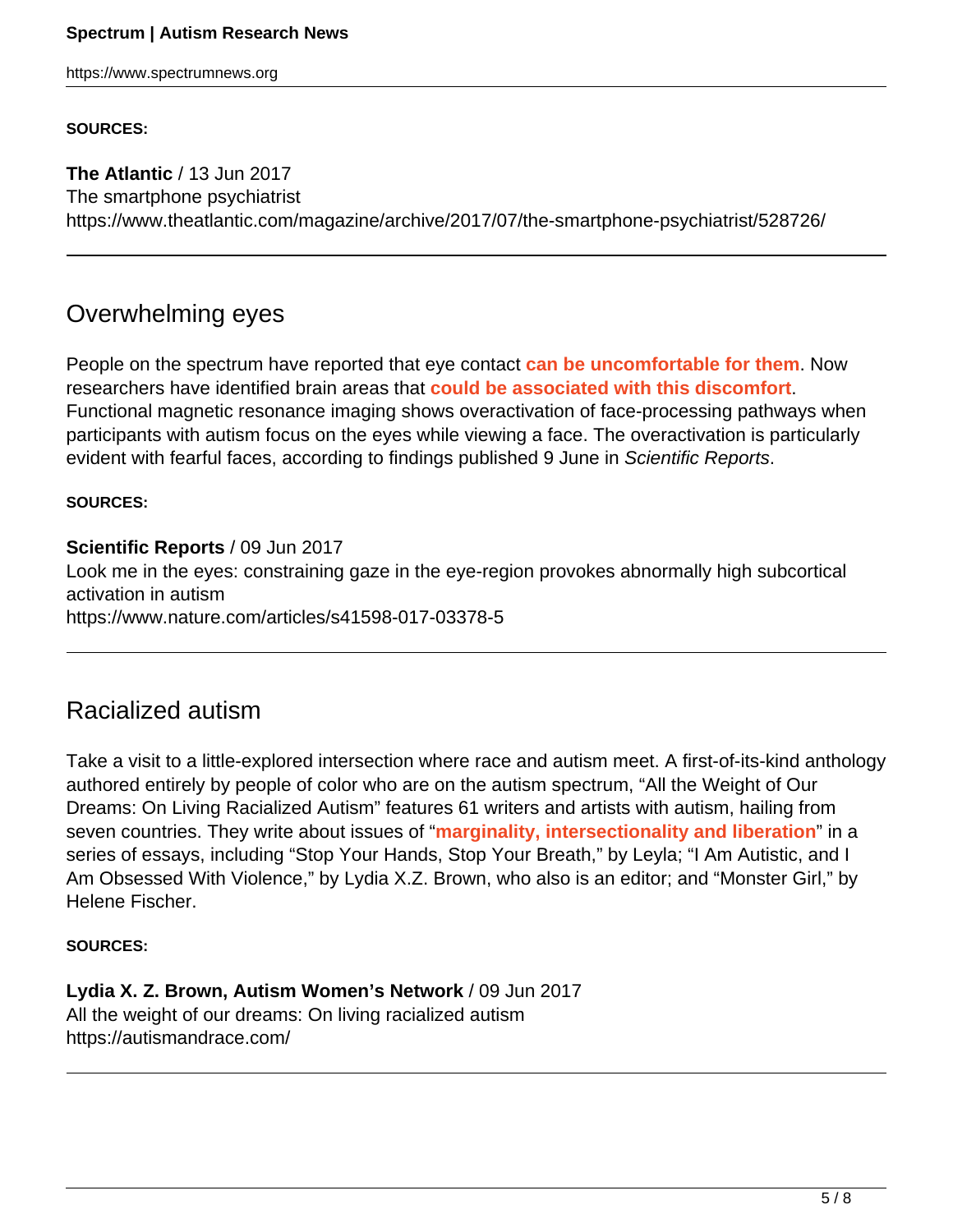# Science Tinder

Creators of the web application **[Papr](https://jhubiostatistics.shinyapps.io/papr/)** want users to see it as the "Tinder for preprints," referencing the popular racy dating app that lets you swipe left (reject) or right (accept) for potential matches. In the case of Papr, the swiping, which can be left, right, up or down, **[communicates something a](http://www.sciencemag.org/news/2017/06/great-paper-swipe-right-new-tinder-preprints-app) [little different](http://www.sciencemag.org/news/2017/06/great-paper-swipe-right-new-tinder-preprints-app)**, according to an article last week in Science: "exciting and probable," "exciting and questionable," "boring and probable" or "boring and questionable." What about desktop users, you ask? They have to click and drag the abstract to register their opinions.

#### **SOURCES:**

**Science** / 15 Jun 2017 Great paper? Swipe right on the new 'Tinder for preprints' app http://www.sciencemag.org/news/2017/06/great-paper-swipe-right-new-tinder-preprints-app

# Brain drain?

U.S. research scientists are dining like celebrities on wine and cheese as global recruiters see an opening in the current political landscape. At a huge industry-lobbyist-sponsored gathering this week, the **[BIO International Convention](http://convention.bio.org/home.aspx)**, recruiters from Canada and Europe wooed the 16,000 or so scientists and entrepreneurs with the aforementioned eatables, swag from the exhibits floor and, from Canada, **[fast-track visas for skilled workers](https://www.statnews.com/2017/06/18/trump-bio-foreign-countries/)**. As STAT reported on 18 June, concerns about White House policies are motivating researchers to look beyond U.S. borders for a welcoming change of climate.

#### **SOURCES:**

**STAT** / 18 Jun 2017 As biotech elite gather, foreign countries aim to woo them with wine, cheese — and promises of a friendly political climate https://www.statnews.com/2017/06/18/trump-bio-foreign-countries/

# Gut connection

A wide-ranging review of rat, mouse and human studies addressing **[potential links between](https://www.spectrumnews.org/features/deep-dive/gut-feeling-how-microbes-shape-autism/) [autism and the gut](https://www.spectrumnews.org/features/deep-dive/gut-feeling-how-microbes-shape-autism/)** has generated some online buzz. The authors offer up a **[kitchen sink of](http://journal.frontiersin.org/article/10.3389/fncel.2017.00120/full) [findings](http://journal.frontiersin.org/article/10.3389/fncel.2017.00120/full)** related to gut microbiota, the immune system, autism and the brain. Intervention trials, most of them quite small, have included everything from probiotic treatments to fecal transplants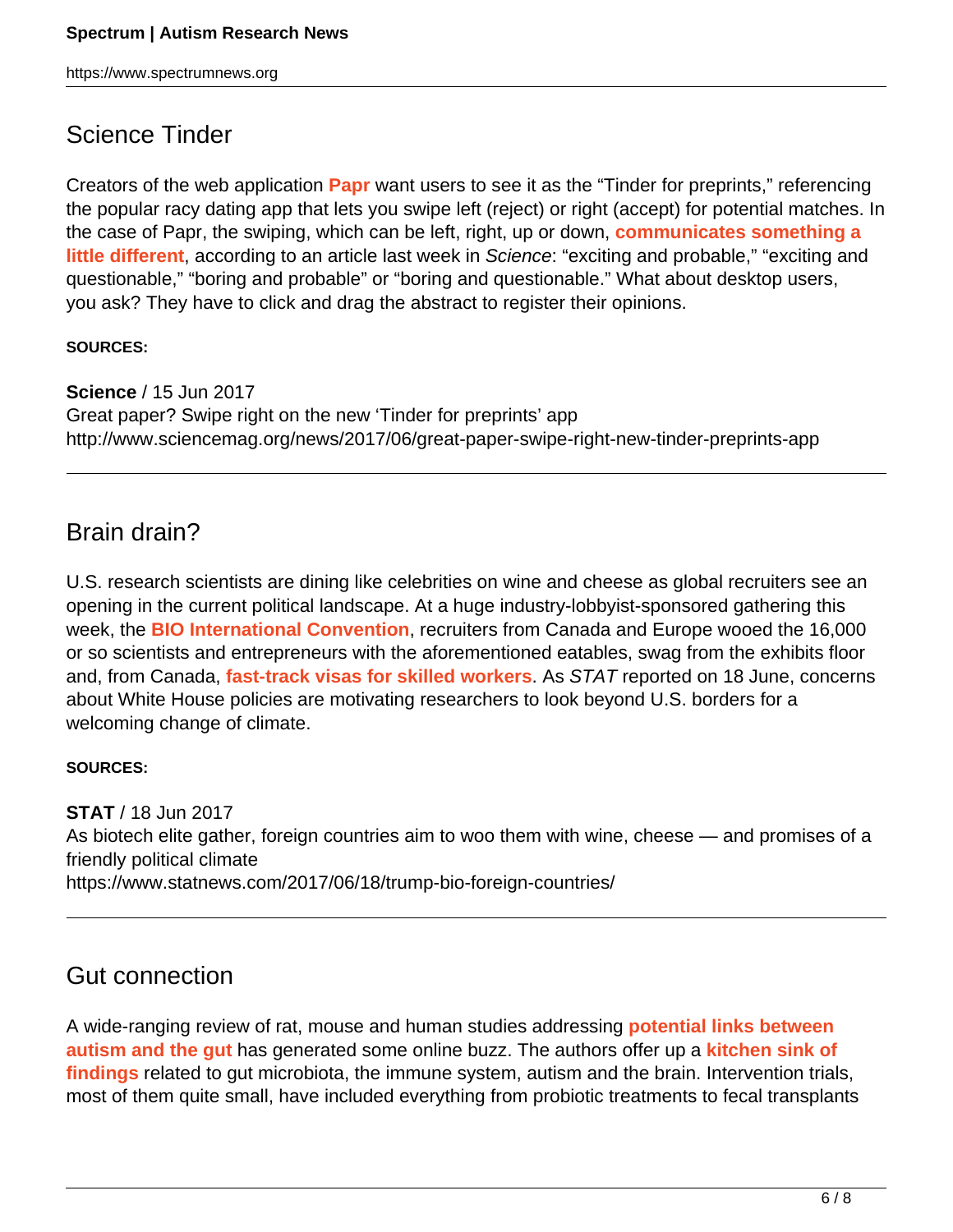and a variety of dietary approaches. The review, published 28 April in *Frontiers in Cellular* Neuroscience and **[publicized in a news release on 19 June](https://www.eurekalert.org/pub_releases/2017-06/f-tab061917.php)**, covers more than 150 studies. But the authors conclude by calling for better-designed studies with more participants.

#### **SOURCES:**

**Frontiers in Cellular Neuroscience** / 28 Apr 2017 The gut microbiota and autism spectrum disorders http://journal.frontiersin.org/article/10.3389/fncel.2017.00120/full

# Neurotribes movie

"Neurotribes," Steve Silberman's best-selling book on the "**[lost history of autism](https://www.spectrumnews.org/opinion/reviews/book-review-neurotribes-recovers-lost-history-of-autism/)**," is headed for the big-screen treatment. Variety reported on 20 June that **[Paramount has bought the movie](http://variety.com/2017/film/news/paramount-lorne-michaels-utism-book-neurotribes-movie-1202472447/) [rights](http://variety.com/2017/film/news/paramount-lorne-michaels-utism-book-neurotribes-movie-1202472447/)** and will be working with Lorne Michaels of "Saturday Night Live" fame on the project. Silberman's book traces autism's modern history, with a special focus on autism's emergence as a diagnostic entity in the mid- $20<sup>th</sup>$  century.

**SOURCES:**

**Variety** / 20 Jun 2017 Paramount, Lorne Michaels developing autism book 'Neurotribes' as movie http://variety.com/2017/film/news/paramount-lorne-michaels-utism-book-neurotribesmovie-1202472447/

### Summer reads

Once you've checked "Neurotribes" off of your reading list, you can continue your summer immersion in the written word with **[35 health and science reads collated by](https://www.statnews.com/2017/06/21/summer-reading-book-list/) [STAT](https://www.statnews.com/2017/06/21/summer-reading-book-list/)**. Curators include famous people such as Chelsea Clinton (recommendation: the children's book "Ada Twist: Scientist"), STAT readers and staff. The list includes Ed Yong's blockbuster, "I Contain Multitudes: The Microbes Within Us and a Grander View of Life," and Heather Sellers' meditation on propagnosia (face blindness), "You Don't Look Like Anyone I Know: A True Story of Family, Face Blindness, and Forgiveness."

#### **SOURCES:**

**STAT** / 21 Jun 2017 The 35 best health and science books to read this summer